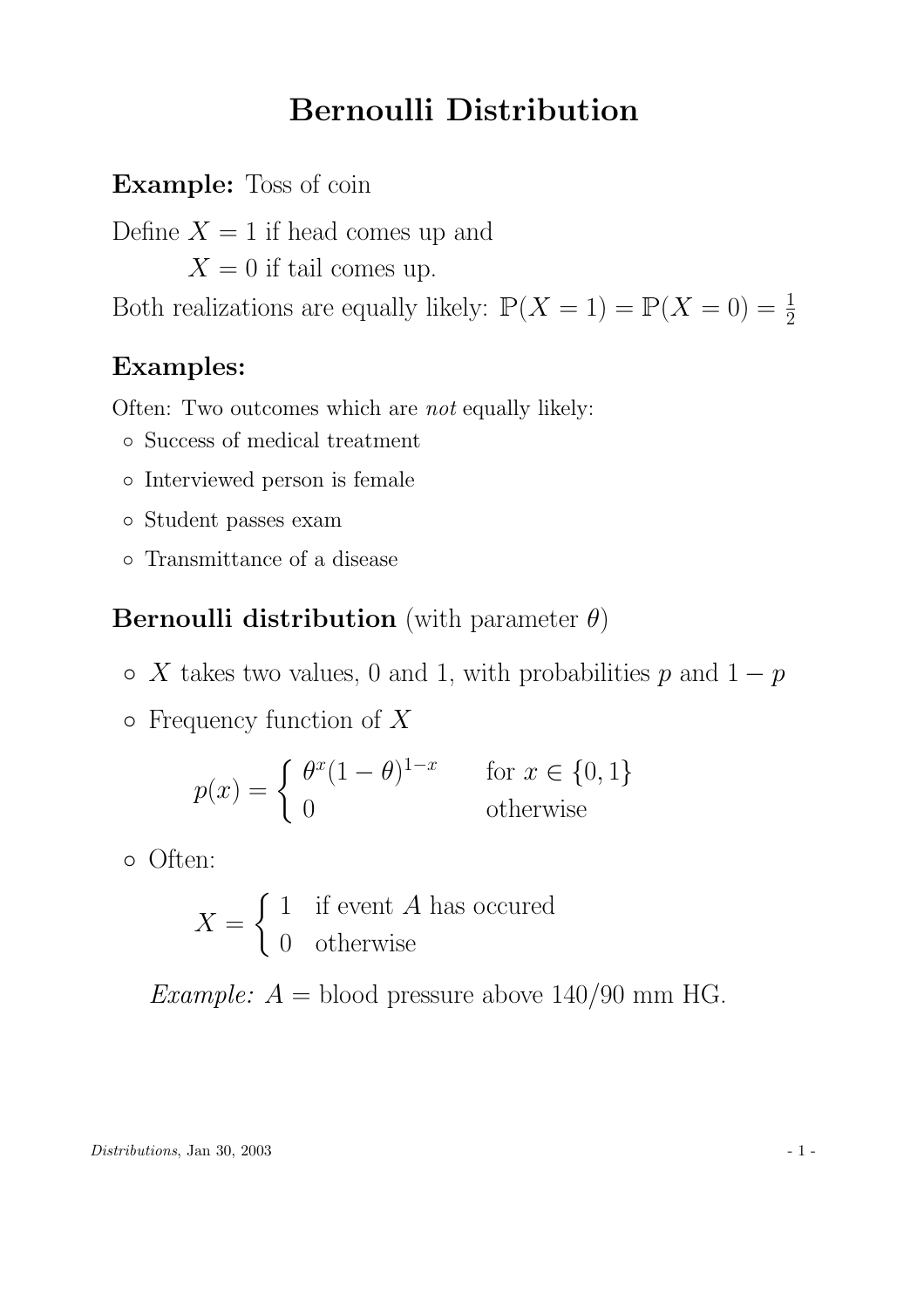### Bernoulli Distribution

Let  $X_1, \ldots, X_n$  be independent Bernoulli random variables with same parameter  $\theta$ .

**Frequency function** of  $X_1, \ldots, X_n$ 

$$
p(x_1,...,x_n) = p(x_1) \cdots p(x_n) = \theta^{x_1+...+x_n} (1-\theta)^{n-x_1-...-x_n}
$$

for  $x_i \in \{0, 1\}$  and  $i = 1, ..., n$ 

Example: Paired-Sample Sign Test

- Study success of new elaborate safety program
- Record average weekly losses in hours of labor due to accidents before and after installation of the program in 10 industrial plants

| Plant $1 \t2 \t3 \t4 \t5 \t6 \t7 \t8 \t9 \t10$ |  |  |  |  |  |
|------------------------------------------------|--|--|--|--|--|
| Before 45 73 46 124 33 57 83 34 26 17          |  |  |  |  |  |
| After 36 60 44 119 35 51 77 29 24 11           |  |  |  |  |  |

Define for the ith plant

$$
X_i = \begin{cases} 1 & \text{if first value is greater than the second} \\ 0 & \text{otherwise} \end{cases}
$$

Result: 1 1 1 1 0 1 1 1 1 1

The  $X_i$ 's are *independently Bernoulli distributed* with unknown parameter  $\theta$ .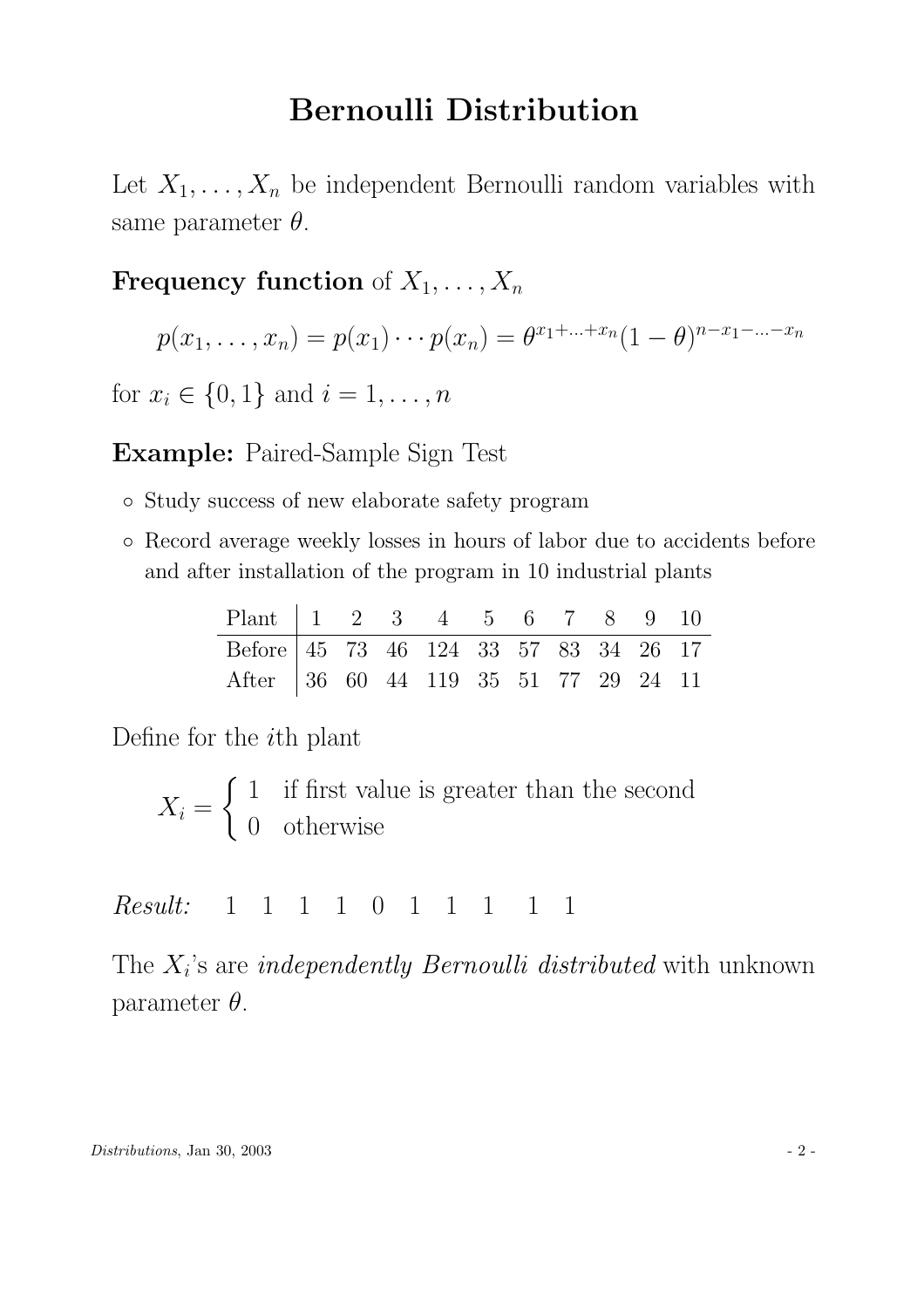### Binomial Distribution

Let  $X_1, \ldots, X_n$  be independent Bernoulli random variables ◦ Often only interested in number of successes

$$
Y = X_1 + \ldots + X_n
$$

Example: Paired Sample Sign Test (contd)

Define for the ith plant

$$
X_i = \begin{cases} 1 & \text{if first value is greater than the second} \\ 0 & \text{otherwise} \end{cases}
$$

$$
Y = \sum_{i=1}^n X_i
$$

Y is the number of plants for which the number of lost hours has decreased after the installation of the safety program

We know:

- $\circ$   $X_i$  is Bernoulli distributed with parameter  $\theta$
- $\circ$   $X_i$ 's are independent

What is the distribution of  $Y$ ?

• Probability of realization  $x_1, \ldots, x_n$  with y successes:

$$
p(x_1,\ldots,x_n)=\theta^y(1-\theta)^{n-y}
$$

• Number of different realizations with  $y$  successes:  $\binom{n}{y}$  $\binom{n}{y}$ 

 $Distributions$ , Jan 30, 2003  $-3$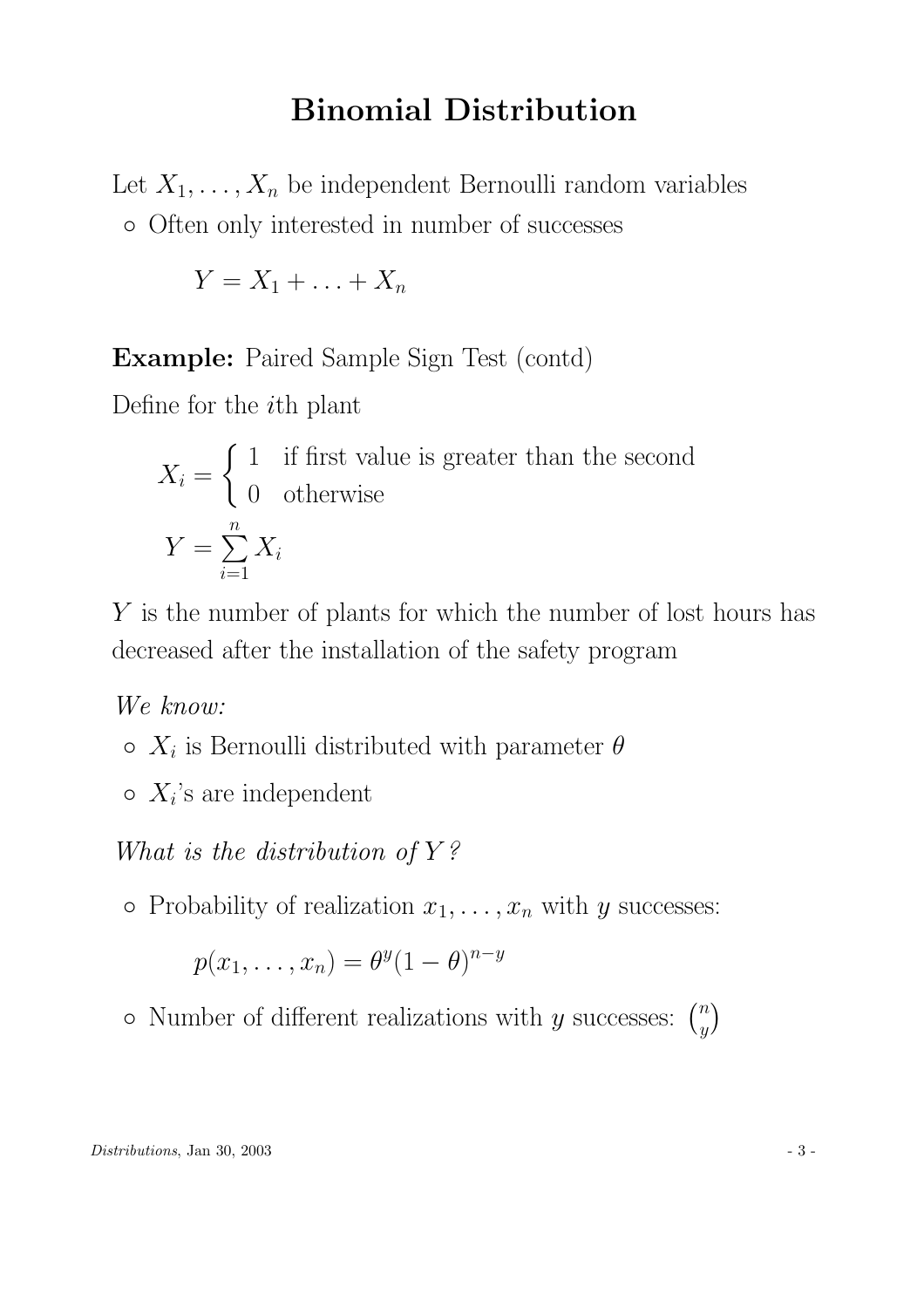### Binomial Distribution

**Binomial distribution** (with parameters n and  $\theta$ )

Let  $X_1, \ldots, X_n$  be independent and Bernoulli distributed with parameter  $\theta$  and

$$
Y = \sum_{i=1}^{n} X_i.
$$

Y has frequency function

$$
p(y) = {n \choose y} \theta^y (1 - \theta)^{n-y} \quad \text{for } y \in \{0, \dots, n\}
$$

Y is binomially distributed with parameters n and  $\theta$ . We write

$$
Y \sim \text{Bin}(n, \theta).
$$

Note that

- the number of trials is fixed,
- the probability of success is the same for each trial, and
- the trials are independent.

Example: Paired Sample Sign Test (contd)

Let  $Y$  be the number of plants for which the number of lost hours has decreased after the installation of the safety program. Then

$$
Y \sim \mathrm{Bin}(n, \theta)
$$

 $Distributions$ , Jan 30, 2003  $-4$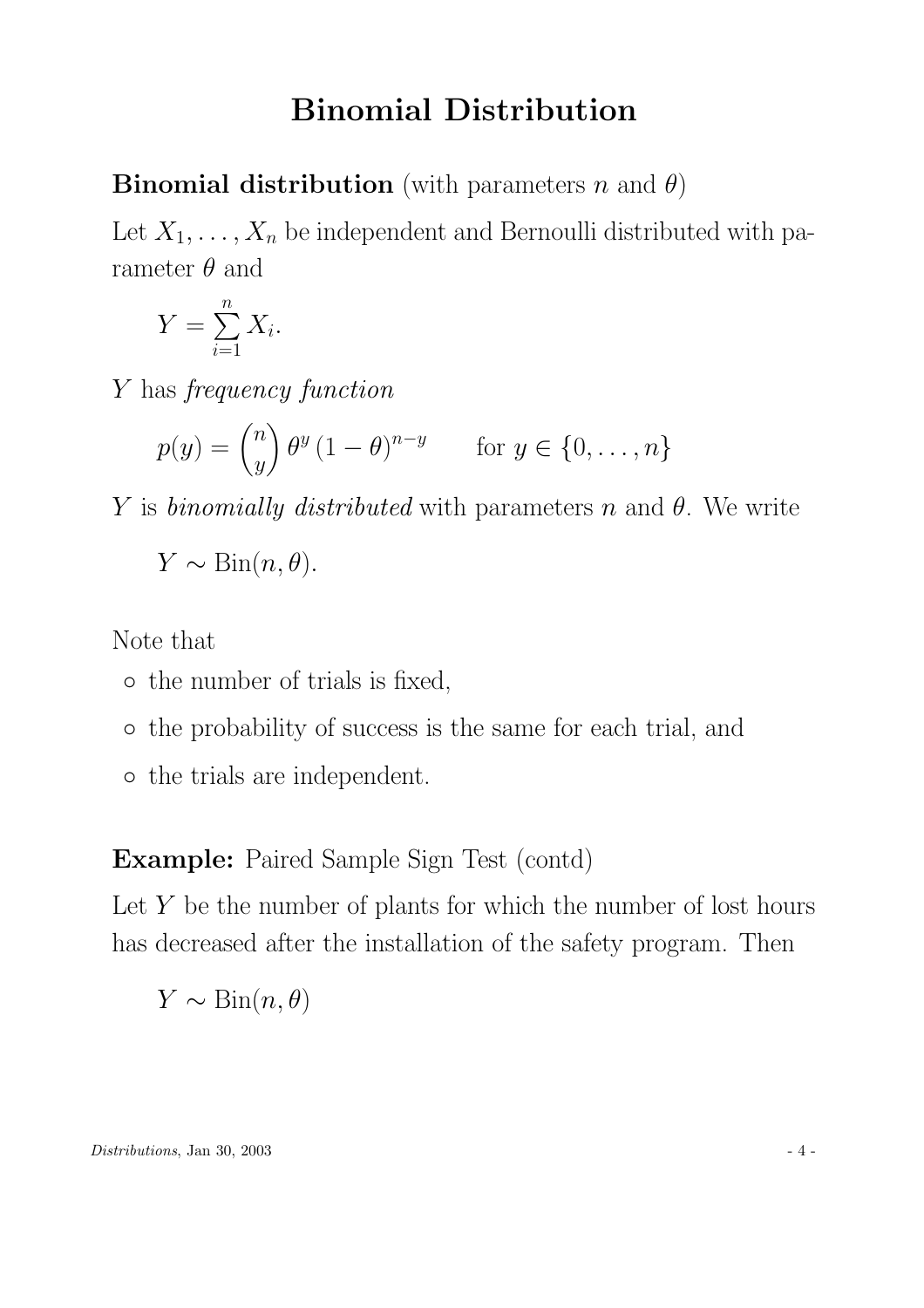# Binomial Distribution

Binomial distribution for  $n = 10$ 



 $Distributions, Jan\ 30, 2003$  - 5 -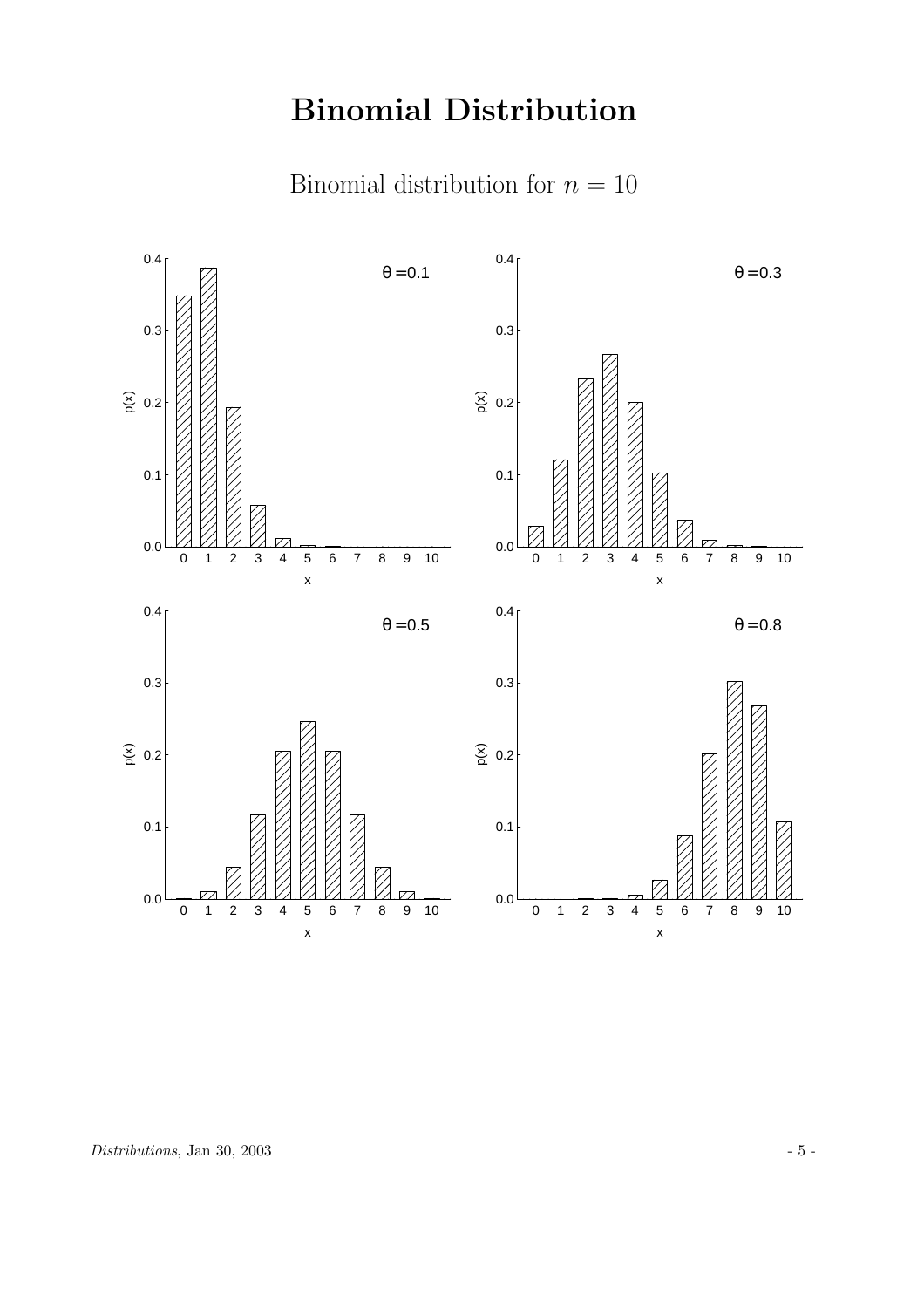#### Geometric Distribution

Consider a sequence of independent Bernoulli trials.

 $\circ$  On each trial, a success occurs with probability  $\theta$ .

 $\circ$  Let X be the number of trials up to the first success.

What is the distribution of  $X$ ?

- Probability of no success in  $x 1$  trials:  $(1 \theta)^{x-1}$
- $\circ$  Probability of one success in the *x*th trial:  $\theta$

The frequency function of  $X$  is

 $p(x) = \theta(1-\theta)^{x-1}, \quad x = 1, 2, 3, \dots$ 

X is geometrically distributed with parameter  $\theta$ .

#### Example:

Suppose a batter has probability  $\frac{1}{3}$  $\frac{1}{3}$  to hit the ball. What is the chance that he misses the ball less than 3 times?

The number  $X$  of balls up to the first success is geometrically distributed with parameter  $\frac{1}{3}$ . Thus

$$
\mathbb{P}(X \le 3) = \frac{1}{3} + \frac{1}{3} \cdot \frac{2}{3} + \frac{1}{3} \left(\frac{2}{3}\right)^2 = 0.7037.
$$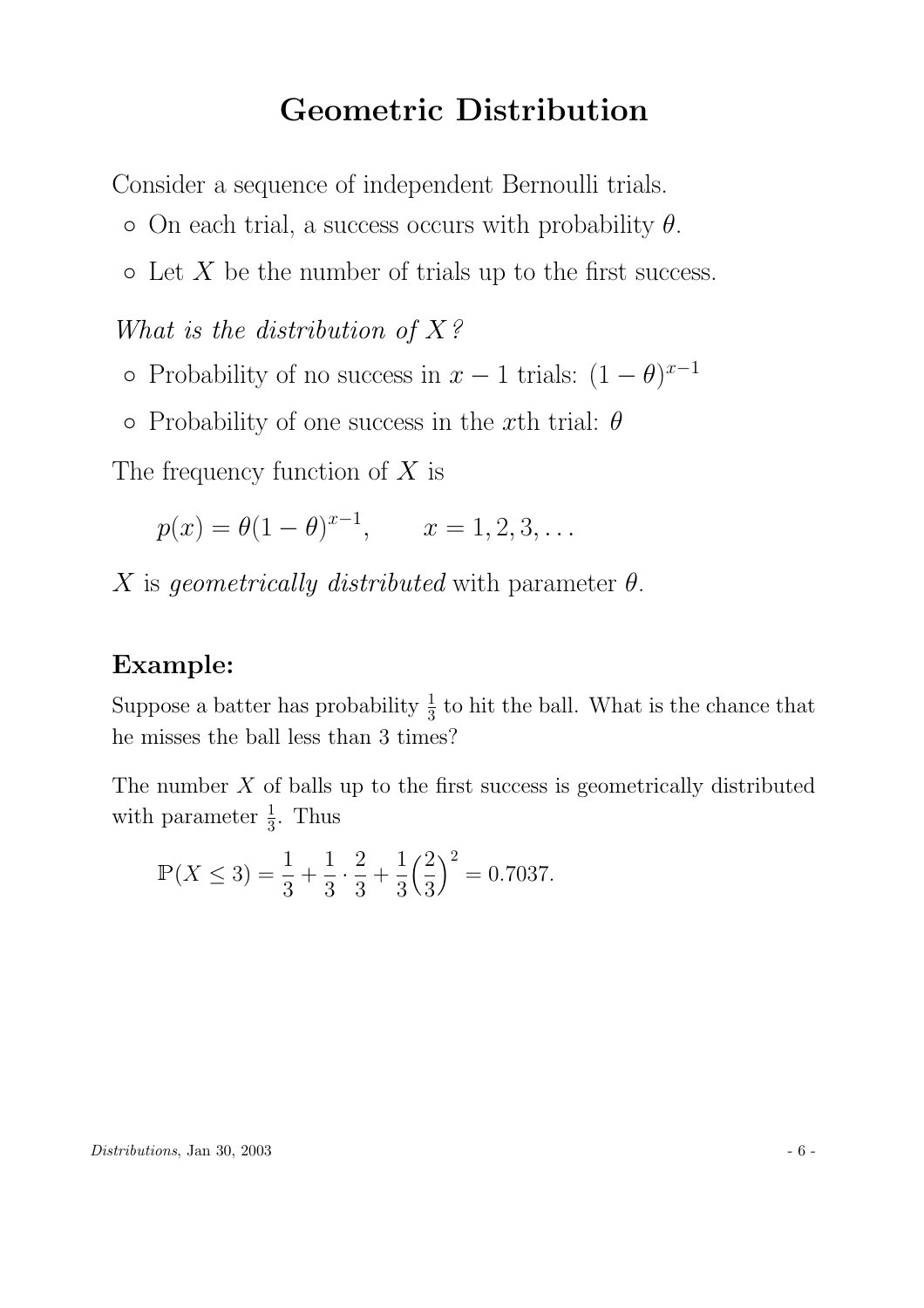### Hypergemetric Distribution

#### Example: Quality Control

Quality control - sample and examine fraction of produced units

- $\circ$  N produced units
- $\circ$  *M* defective units
- $\circ$  *n* sampled units

What is the probability that the sample contains  $x$  defective units?

The frequency function of  $X$  is

$$
p(x) = \frac{\binom{M}{x} \binom{N-M}{n-x}}{\binom{N}{n}}, \qquad x = 0, 1, \dots, n.
$$

X is a *hypergeometric* random variable with parameters  $N$ ,  $M$ , and n.

#### Example:

Suppose that of 100 applicants for a job 50 were women and 50 were men, all equally qualified. If we select 10 applicants at random what is the probability that x of them are female?

The number of chosen female applicants is hypergeometrically distributed with parameters 100, 50, and 10. The frequency function is

$$
p(x) = \frac{\binom{50}{x}\binom{50}{10-x}}{\binom{100}{10}}
$$
 for  $x \in \{0, \dots, n\}$ 

for  $x = 0, 1, \ldots, 10$ .

 $Distributions$ , Jan 30, 2003  $-7$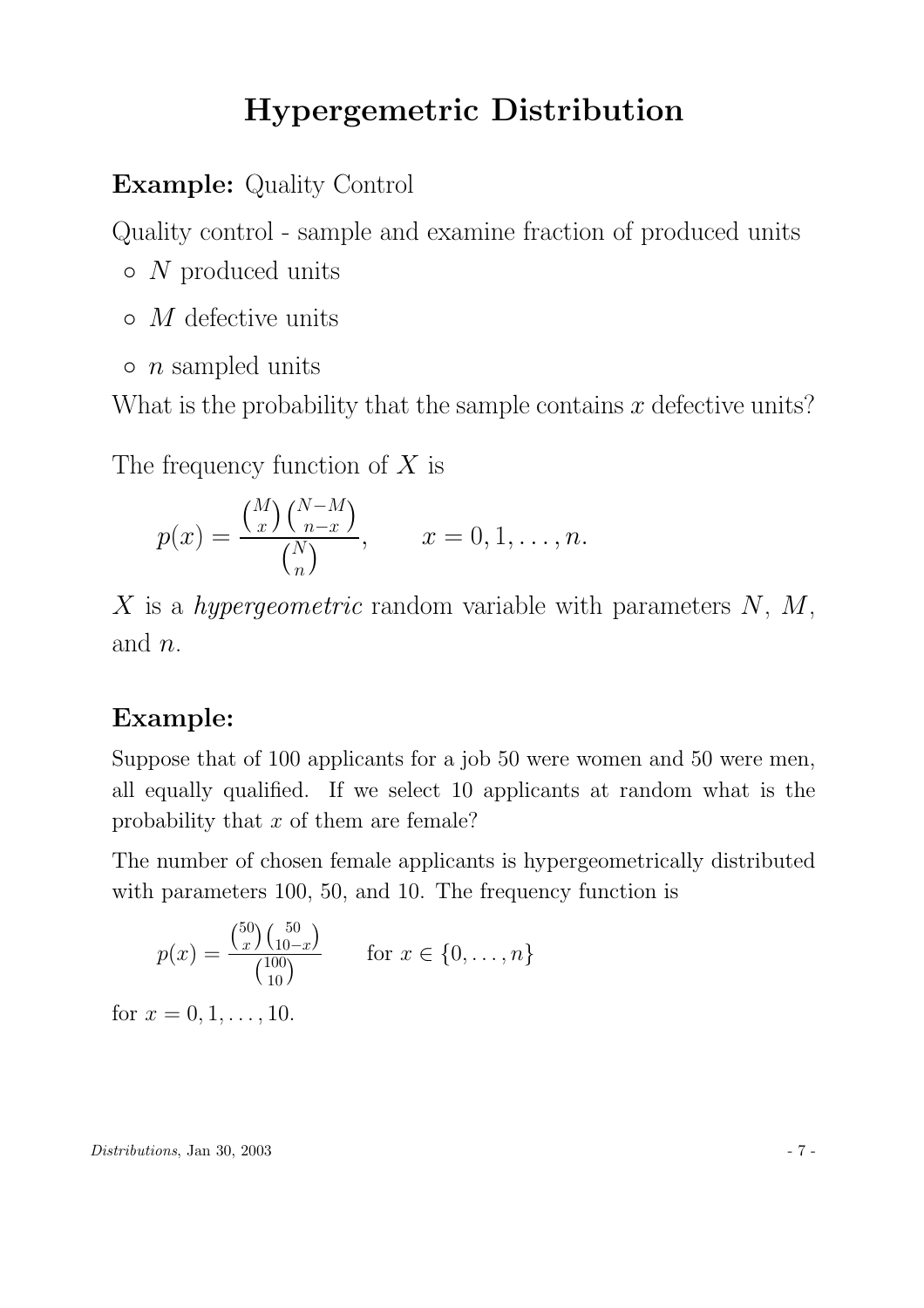## Poisson Distribution

Often we are interested in the number of events which occur in a specific period of time or in a specific area of volume:

- Number of alpha particles emitted from a radioactive source during a given period of time
- Number of telephone calls coming into an exchange during one unit of time
- Number of diseased trees per acre of a certain woodland
- Number of death claims received per day by an insurance company

#### Characteristics

Let  $X$  be the number of times a certain event occurs during a given unit of time (or in a given area, etc).

- The probability that the event occurs in a given unit of time is the same for all the units.
- The number of events that occur in one unit of time is independent of the number of events in other units.
- $\circ$  The mean (or expected) rate is  $\lambda$ .

Then X is a *Poisson random variable* with parameter  $\lambda$  and frequency function

$$
p(x) = \frac{\lambda^x}{x!} e^{-\lambda}, \qquad x = 0, 1, 2, \dots
$$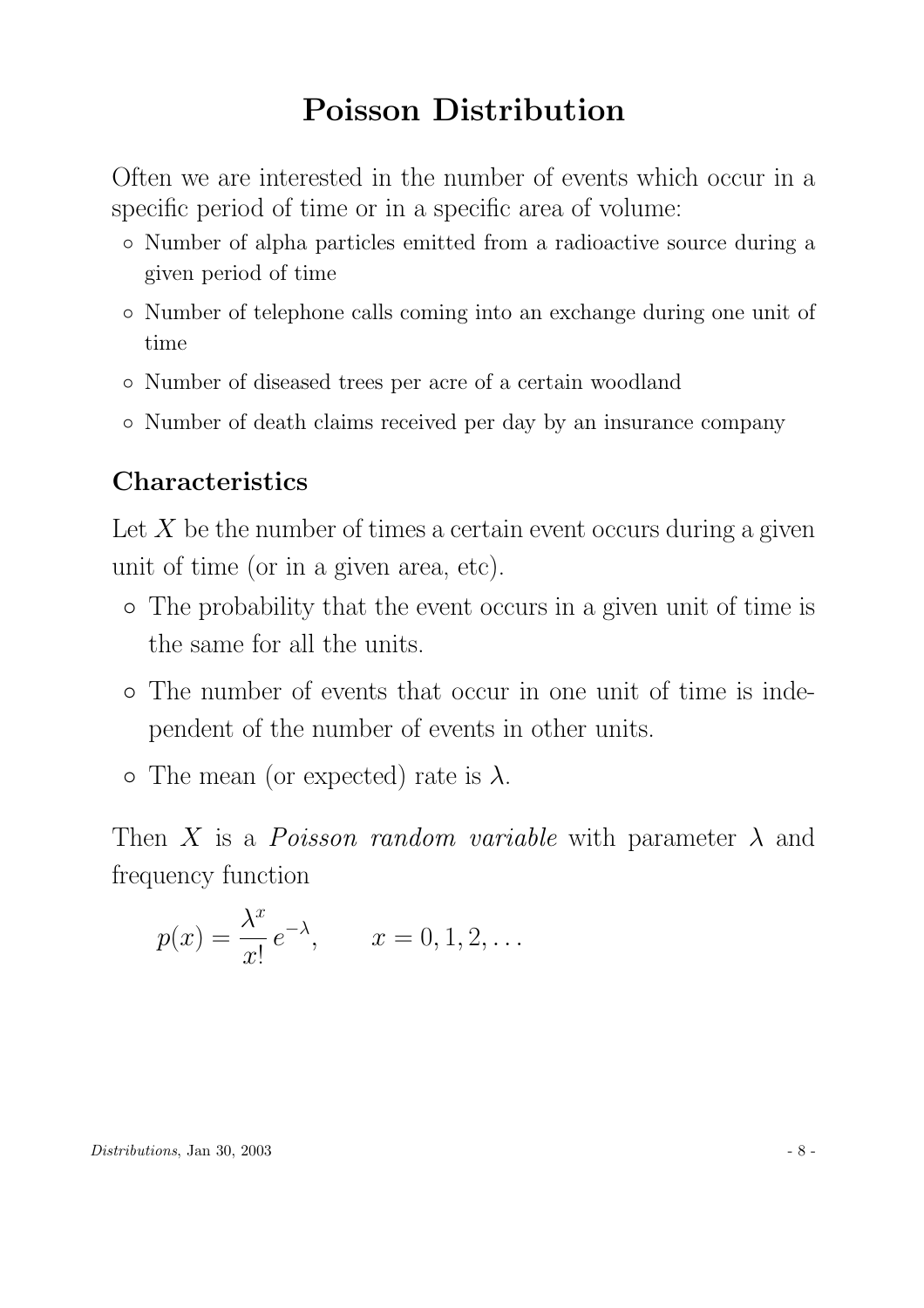#### Poisson Approximation

The *Poisson distribution* is often used as an approximation for binomial probabilities when *n* is large and  $\theta$  is small:

$$
p(x) = {n \choose x} \theta^x (1 - \theta)^{n - x} \approx \frac{\lambda^x}{x!} e^{-\lambda}
$$

with  $\lambda = n \theta$ .

Example: Fatalities in Prussian cavalry

Classical example from von Bortkiewicz (1898).

◦ Number of fatalities resulting from being kicked by a horse

◦ 200 observations (10 corps over a period of 20 years)

Statistical model:

- $\circ$  Each soldier is kicked to death by a horse with probability  $\theta$ .
- Let Y be the number of such fatalities in one corps. Then

 $Y \sim \text{Bin}(n, \theta)$ 

where  $n$  is the number of soldiers in one corps.

Observation: The data are well approximated by a Poisson distribution with  $\lambda = 0.61$ 

| Deaths per Year Observed Rel. Frequency Poisson Prob. |     |       |       |
|-------------------------------------------------------|-----|-------|-------|
|                                                       | 109 | 0.545 | 0.543 |
|                                                       | 65  | 0.325 | 0.331 |
| 2                                                     | 22  | 0.110 | 0.101 |
| 3                                                     | 3   | 0.015 | 0.021 |
|                                                       |     | 0.005 | 0.003 |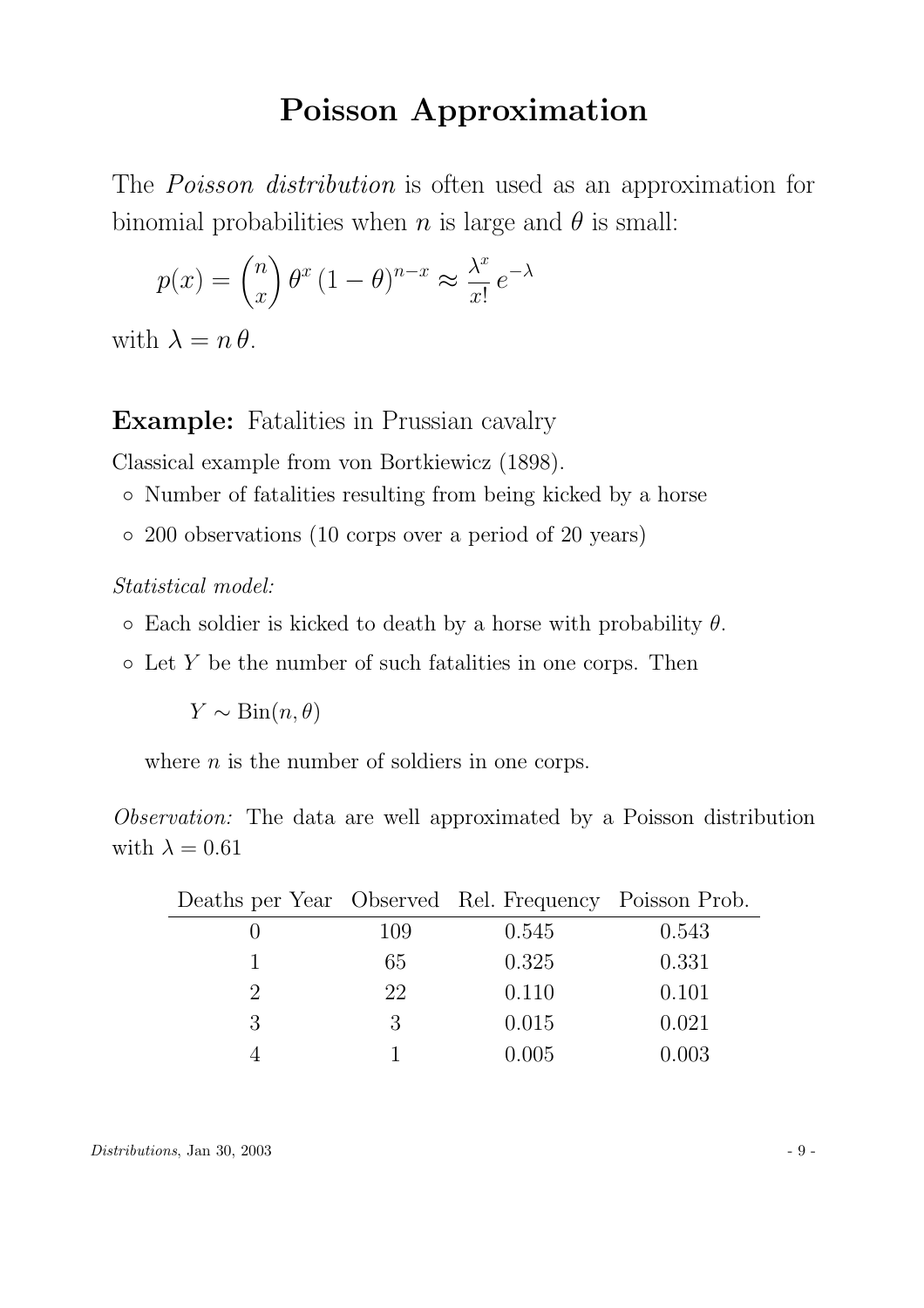# Poisson approximation of  $Bin(40, \theta)$



 $Distributions, Jan\ 30, 2003$  - 10 -